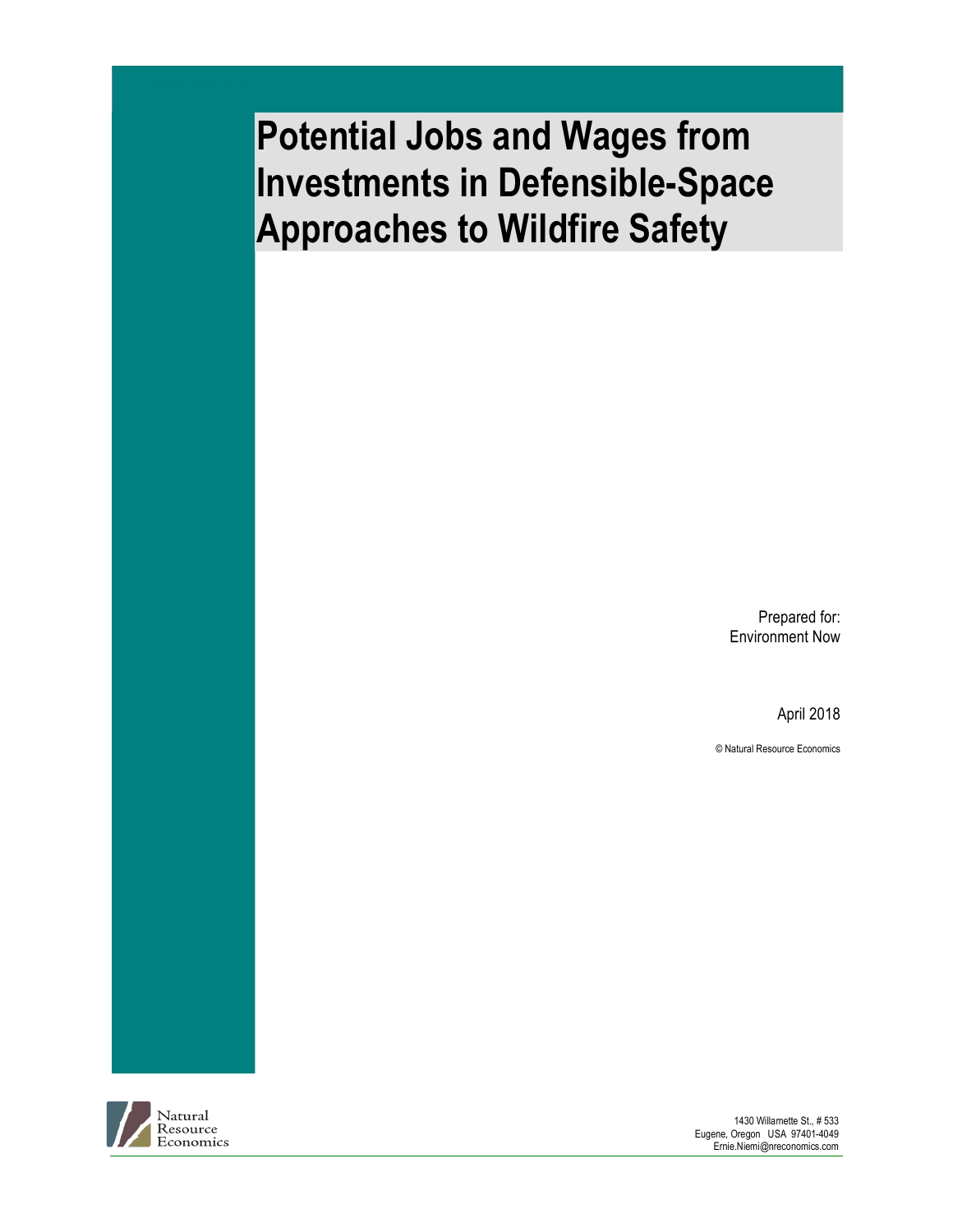This report provides information rural communities in the forested regions of California might find useful if they want to assess the potential impact on jobs and wages when weighing how to allocate resources between two general strategies for improving their wildfire safety.

One general strategy takes the forest-altering approach, which entails logging/thinning across large areas of the forest to alter the behavior of fires before they come near a community. This approach often is promoted as a source of jobs for local workers, especially when it produces logs and chips for sawmills and biomass-fired power facilities that are highly visible employers.

The other general strategy for improving wildfire safety takes the defensible-space approach. It directly prevents buildings from igniting from wildfires by trimming vegetation within 200 feet of the buildings and modifying the buildings (e.g., replacing shingle roofs with fire-safe materials). The defensible space-approach has been shown to be highly effective in protecting homes from wildfire,<sup>1</sup> but it sometimes receives less attention because its impacts on jobs and wages are spread among diverse employers.

This report begins to fill the current gap in information about potential jobs and wages from defensible-space work. It describes the potential jobs and wages that can result from investments in defensible-space work and compares them with the jobs and wages that can result from forest-altering investments. It draws on research specific to defensible-space activities2 but, because this research is limited, it also uses data from research on similar activities.3 Ecosystem-restoration activities provide estimates of potential jobs and wages from vegetation-management activities undertaken to improve defensible-space safety. Homeremodeling activities provide estimates for home modifications that reduce the ignitability of homes and other buildings. The data indicate that spending \$1 million to enhance the defensible space around buildings by trimming vegetation can create 23 jobs. Of these, 17 jobs are directly tied to the contractors doing the work, and 6 are indirect jobs supported by spending by the contractors and direct employees.

Table 1 compares the potential jobs from spending \$1 million on vegetation-management activities under the defensible-space approach versus under the forest-altering approach.4 The estimates apply, respectively, to labor-intensive vegetation-trimming activities under the defensible-space approach and machine-intensive thinning under the forest-altering approach in small, rural counties with some contractors experienced in these activities.<sup>5</sup> Total jobs under the defensible-space approach would exceed the total jobs under the forest-altering approach by a ratio of 2.3-to-1. For direct jobs, the ratio would be even higher, 3.4-to-1.

|                    | Defensible-Space Approach | <b>Forest-Altering Approach</b> | Ratio $(A + B)$ |
|--------------------|---------------------------|---------------------------------|-----------------|
| Total <sup>c</sup> | 23                        | 10                              | 2.3:1           |
| Direct             | 17                        |                                 | 3.4:1           |
| Indirect           | 6                         |                                 | 1:1             |

## **Table 1. Potential Jobs from Spending \$1 Million on Vegetation-Management Activities**

Table 2 shows comparable data for workers' wages from spending \$1 million on vegetationmanagement activities under the two approaches. Workers' wages under the defensible-space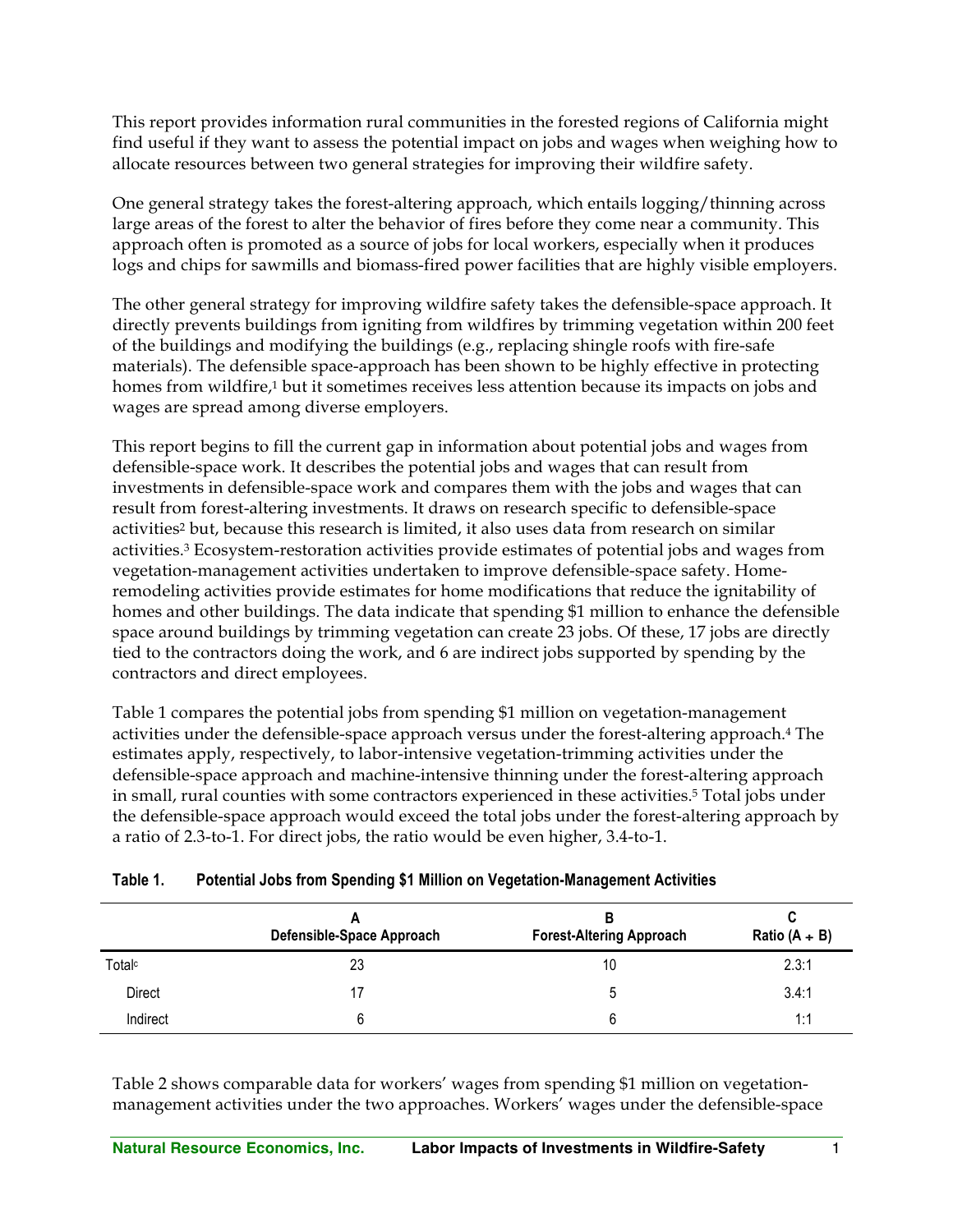approach would exceed the wages under the forest-altering approach by a ratio of 1.4-to-1 for all workers and by 1.8-to-1 for workers directly employed by the contractors.

|                    | Defensible-Space Approach | В<br><b>Forest-Altering Approach</b> | C<br>Ratio $(A + B)$ |
|--------------------|---------------------------|--------------------------------------|----------------------|
| Total <sup>c</sup> | \$560,000                 | \$390,000                            | 1.4:1                |
| <b>Direct</b>      | \$410,000                 | \$230,000                            | 1.8:1                |
| Indirect           | \$160,000                 | \$160,000                            | 1:1                  |

| Table 2. |  |  | Potential Wages from Spending \$1 Million on Vegetation-Management Activities |
|----------|--|--|-------------------------------------------------------------------------------|
|----------|--|--|-------------------------------------------------------------------------------|

A specific wildfire-safety program might yield jobs and wages higher or lower than those shown, due to differences in implementation. For example, defensible-space programs that focus on designing and installing fire-safety retrofits for buildings, rather than on trimming vegetation, likely would yield fewer jobs per \$1 million invested, similar to those for logging/thinning programs under the forest-altering approach.<sup>6</sup> Jobs and wages could be higher than shown for the forest-altering approach if woody material is transported from the site and used as raw material for wood-product manufacturing and as biomass for electricitygeneration. For example, an analysis in Amador and Calaveras Counties suggests that, under specific conditions, total jobs and wages could be similar to those shown above for the defensible-space approach to vegetation trimming, primarily through an increase in direct jobs associated with the mills and generating facilities.7 The analysis noted, however, that the projected impacts on workers would not materialize when market demand for the material is weak, or in areas where the costs of transporting the material to these facilities exceed its market value. Furthermore, job-creation from forest-altering activities likely will decline over time as contractors adopt increased use of labor-saving machinery, such as feller-bunchers.8

In sum, investment in defensible-space activities can provide not just wildfire-safety benefits but also significant job-creation benefits for rural communities in California. Moreover, the information currently available indicates that, in many circumstances, the same level of spending likely will yield more jobs and wages for local workers under the defensible-space approach than under the forest-altering approach.

 <sup>1</sup> *See*, for example, Cohen, Jack D. 2000. "Preventing Disaster: Home Ignitability in the Wildland-Urban Interface." *Journal of Forestry.* http://www.firewise.org/~/media/firewise/files/pdfs/research/cohenpreventingdisaster.pdf. <sup>2</sup> *See*, for example, Evans, Alexander, Sarah Auerbach, Lara Wood Miller, Rachel Wood, Krys Nystrom, Jonathan Loevner, Amanda Aragon, Matthew Piccarello, and Eytan Krasilovsky. 2015. *Evaluating the Effectiveness of Wildfire Mitigation Activities in the Wildland-Urban Interface.*

http://forestguild.org/publications/research/2015/WUI\_effectiveness.pdf; Evan Osgood, Fire Adapted Communities Coordinator, Lake Valley Fire Protection District. Personal communication; and Lake Valley Fire Protection District. 2007. "Wood Roof Replacement Program." http://www.lakevalleyfire.org/categories/ listings/index.php?option=com\_content&view=article&id=35&catid=2&Itemid=182.

<sup>3</sup> *See,* for example: Hesselgrave, Taylor, Cathy Kellon, and Kristen Sheeran. 2015. *A Brief Economic Analysis of Watershed Restoration Investments: A Case Study of Southwestern Oregon.* http://archive.ecotrust.org/wwri/downloads /Methods\_for\_Value\_of\_Watershed\_Restoration\_5-12.pdf.

<sup>4</sup> Estimates derived from "Restoration Calculators" developed by the University of Oregon's Ecosystem Workforce Program, applied to representative small, rural counties with a legacy of timber production in eastern Oregon and Montana. *See* http://ewp.uoregon.edu/calculate.